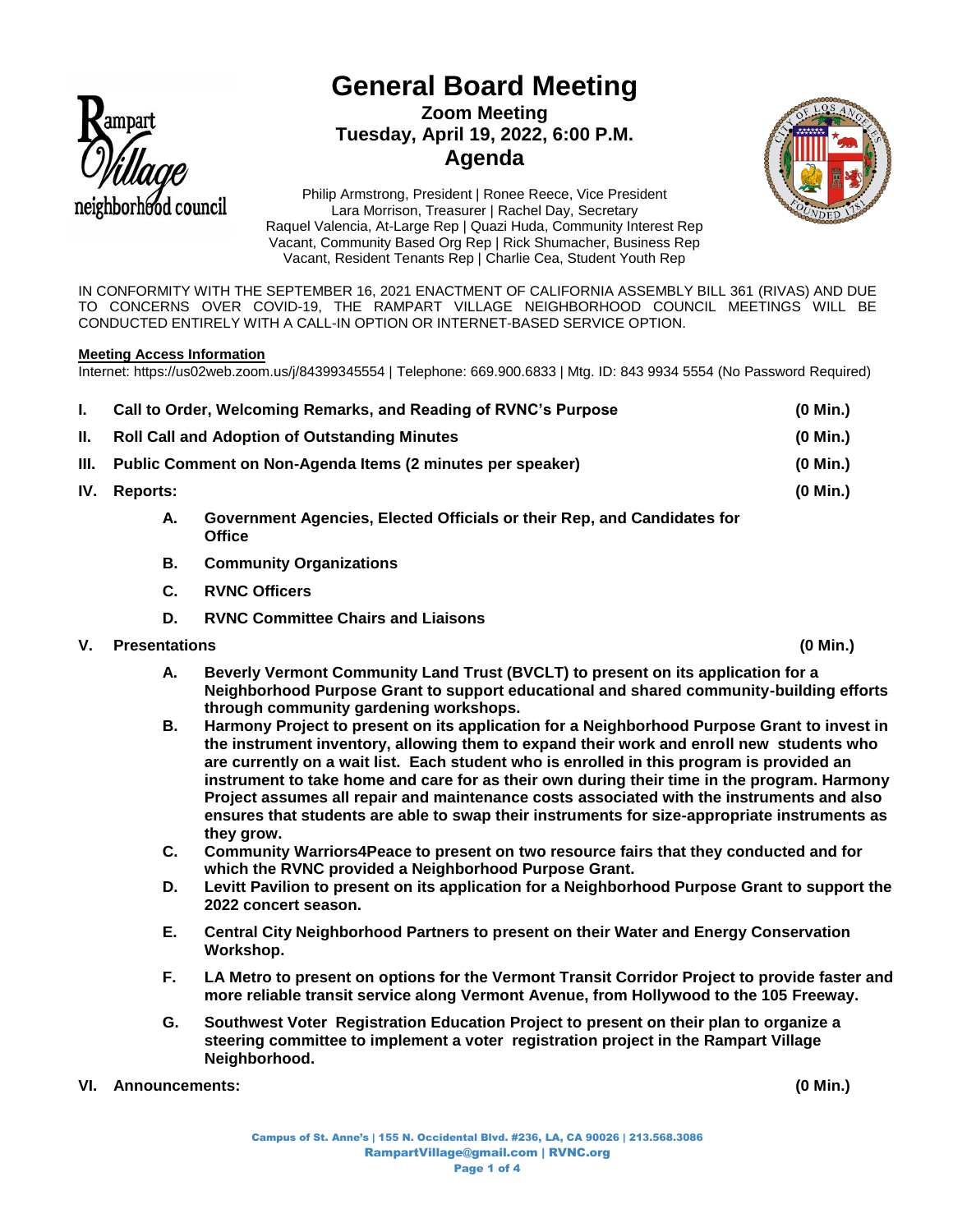- **A. The Planning Committee officers invite you to SAVE THE DATE for the upcoming Congress of Neighborhoods event that will occur on Saturday, September 24, 2022. Additionally, any stakeholders interested in volunteering to be a part of the Planning Committee or Subcommittees (Outreach, Production, Programming, or Budget & Finance) are encouraged to email them at NCCongress@empowerla.org. If you would like to know more about the Los Angeles Congress of Neighborhoods, feel free to visit their website: https://www.neighborhoodcongress.la/**
- **B. The City of LA's Small Business Rental Assistance Program launches on Monday, April 18. It will provide \$12 million in grants to eligible businesses located in the City that need financial assistance to aid in their recovery from COVID-19. Grants will be of up to \$15,000 or six months of back rent, whichever is less. Applications are due May 2. The grant may be used for rent payments that are in arrears that were incurred on or after March 1, 2020. To be eligible, businesses must be for-profit and have a brick and mortar storefront location located and operated within Los Angeles city limits. Businesses must also provide lease agreements and proof confirming that back rent is owed. Additional details, along with a link to the application portal will be available at [https://bit.ly/lasmallbizgrant.](https://bit.ly/lasmallbizgrant) For more information visit https://ewddlacity.com/index.php/recovery/rentassist**
- **VII. Discussion and Possible Action on the following Motions & Resolutions. (0 Min.)**

# **Old Business**

- **A. Accept applications for the vacant board seats and make selection: 1. At-Large Rep: 3**
- **B. Accept applications for Board Member Representative on the Executive Committee and make selection.**
- **C. Discussion of roles and responsibilities of liaisons and selection of liaisons.**
- **D. Discussion of roles and responsibilities of Alliance of River Communities representative and selection of representative.**
- **E. Review of the proposed "Resolution by the Board of Neighborhood Commissioners approving the Digital Communications Policy for the Neighborhood Council," and APPROVE Recommendation Letter to BONC on this policy. At our February 15 General Board meeting, the RVNC adopted a motion to provide a Community Impact Statement opposing the proposed policy. BONC elected not to approve the March 1, 2022 proposed policy.**
- **F. Discussion and possible board action to recommend one board member to serve as a panelist to sit on a Regional Grievance Panel. The following link connects to the Neighborhood Council grievance policy in Section 22.818, Article 3 of Chapter 28 of the Los Angeles Administrative Code: [https://empowerla.org/wp-content/uploads/2016/03/Grievance-](https://empowerla.org/wp-content/uploads/2016/03/Grievance-Policy.pdf)[Policy.pdf](https://empowerla.org/wp-content/uploads/2016/03/Grievance-Policy.pdf)**
- **G. Discussion and possible action on nomination and selection of one board member as a Cool Block Leader. Los Angeles is one of the winners of the \$1,000,000 prize. In late October, the Los Angeles City Council passed a motion requesting that each of 99 Neighborhood Councils select 2 board members as Cool Block Leaders. Please see the following link for details: [https://www.ncsa.la/cool\\_blocks\\_la](https://www.ncsa.la/cool_blocks_la) At the December 21 General Board meeting, Raquel Valencia was selected as one of the two board members to be Cool Block Leaders. Philip asked Raquel to provide a report at today's board meeting on what she's planning to do (the strategy for achieving the objectives) as the Cool Block Leader and what she sees as opportunities and challenges for achieving those objectives. Also, what support does she need from the board.**
- **H. Discussion and possible action to have the assigned member(s) present the updated Rampart Village Neighborhood Council Inventory Reports to the General Board for final Board review and approval.**
- **I. Discussion and possible action to follow-up on the Central LA virtual community workshop to develop a community-driven action plan to improve walking and biking safety focusing on neighborhood schools of Commonwealth Avenue ES, Frank Del Olmo, and Lafayette Park PC.**
- **J. Discussion and possible action on implementing the 2021-2022 Outreach Plan for the RVNC and planning for and scheduling of a Board Retreat to set priorities for the RVNC and develop an action plan to accomplish those priorities.**

## **New Business**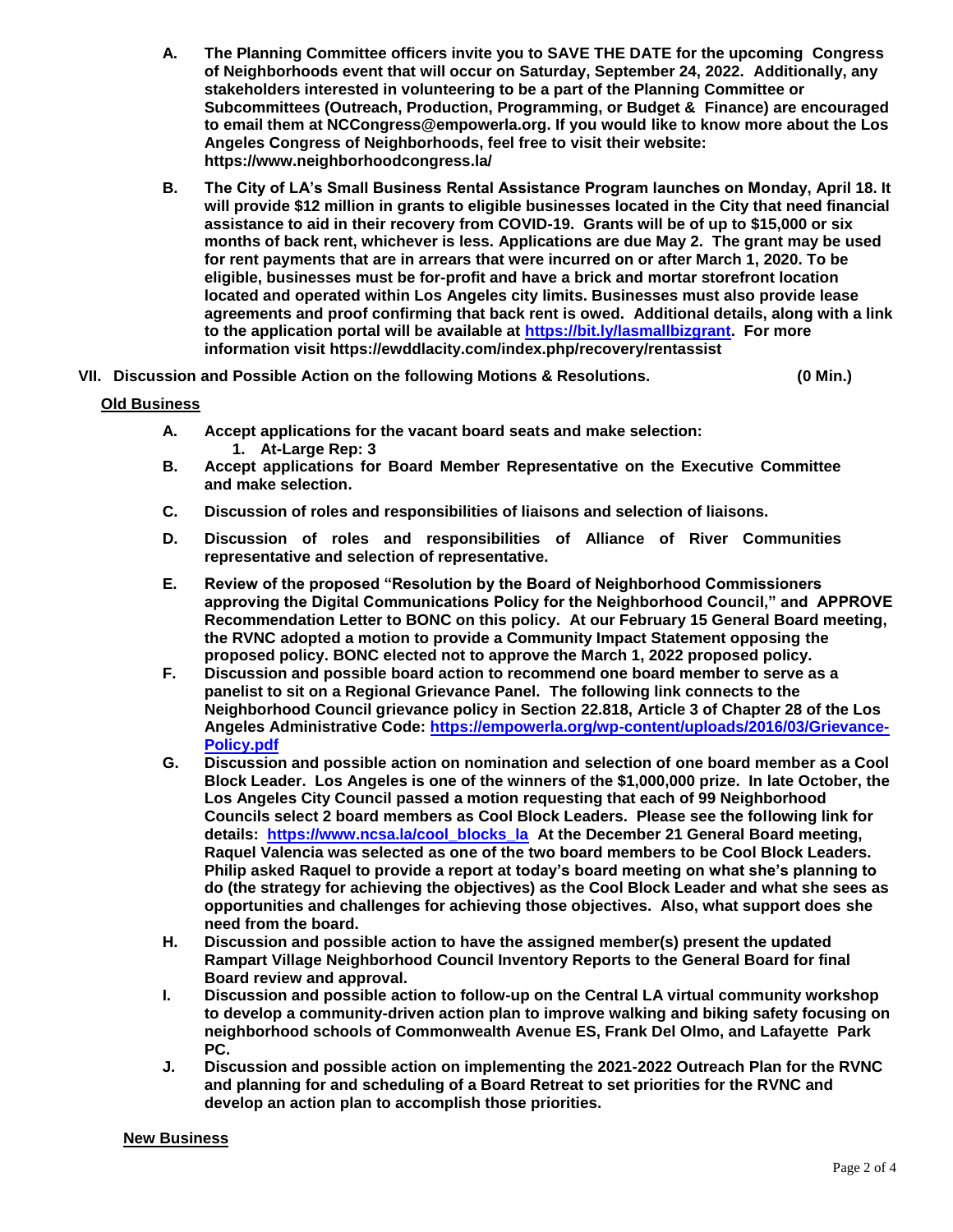- **K. Give provisional approval to the March 2022 Monthly Expenditure Report pending the review of our credit cards.**
- **L. Per Neighborhood Council Funding Policy, discussion and possible action to approve up to \$135 for supplies and low-value promotional items in the outreach budget for a children's art activity and prizes to be conducted during tabling at the BUFLA sponsored event on March 26 and 27, 2022.**
- **M. Discussion and possible action regarding a Neighborhood Purpose Grant to the Beverly Vermont Community Land Trust in the amount of up to \$5000 to support educational and shared community-building efforts through community gardening workshops.**
- **N. Discussion and possible action to approve a Neighborhood Purpose Grant in an amount of up to \$3000 to invest in the Harmony Project's instrument inventory, allowing them to expand their work and enroll new students who are currently on a wait list.**
- **O. Discussion and possible action to approve a Neighborhood Purpose Grant in an amount of up to \$5000 to the Levitt Pavilion for the 2022 concert season.**
- **P. Discussion and possible action regarding a map of existing and proposed electric vehicle charging stations within the Rampart Village boundaries as recommended by the Public Safety, Housing & Transportation Committee.**
- **Q. Discussion and possible action of approving a letter of support as recommended by the RNVC Parks, Planning, Public Works and Land Use committee regarding the conditional use permit requested for 3378 W. 1st St., Los Angeles, CA 90004 located at the corner of Virgil and 1st. St.**
- **R. Discussion and possible action to support the United to House LA ballot initiative in creating the Los Angeles Program to Prevent Homelessness and Fund Affordable Housing, which funds a robust set of housing policies that the City of Los Angeles has consistently underfunded—thereby contributing to our homelessness crisis. Please see the following link for details: https://www.unitedtohousela.com/intiativeoverview**
- **S. Discussion and possible action regarding a community impact statement for Council File: 21- 0002-S149 for the City of Los Angeles to include in its 2021-2022 State Legislative Program SUPPORT for Senate Bill 679 (Kamlager), to establish a Los Angeles County Affordable Housing Solutions Agency IF AMENDED to ensure that the bill provides proportional representation for the City of Los Angeles in the Agency's governance and a proportionate distribution of funds for the City based on its affordable housing obligations.**
- **T. Discussion and possible action on how the RVNC could collaborate with the Southwest Voter Registration Education Project to organize a steering committee to implement a voter registration project in the Rampart Village Neighborhood.**
- **U. Discussion and possible action regarding collaborating with other NCs, including the Greater Wilshire Neighborhood Council, to stage an in-person candidate forum for CD 13, possibly in May.**
- **V. Discussion and possible action to fund up to \$250 for an annual Zoom license.**
- **W. Standing item to solicit feedback at the end of each meeting as to what worked well and what needed improvement.**

# **VIII. Adjournment**

Time allocations for agenda items are approximate and may be shortened or lengthened at the discretion of the presiding officer. The presiding officer may take items out of order. All items on the agenda are possible action items and subject to a Community Impact Statement (CIS) filing to the City Clerk's Office.

**PUBLIC ACCESS OF RECORDS** – In compliance with Government Code section 54957.5, non-exempt writings that are distributed to a majority or all of the board in advance of a meeting may be viewed at our website: rvnc.org/rvncmeetingdocumentation or at the scheduled meeting. In addition, if you would like a copy of any record related to an item on the agenda, please contact Philip Armstrong at Philip.armstrongrvnc@gmail.com

Comments from the public on Agenda items will be heard only when the respective item is being considered. Comments from the public on other matters not appearing on the Agenda that is within the Committee's subject matter jurisdiction will be heard during the Public Comment period. Public comment is limited to 2 minutes per speaker, unless waived by the presiding officer of the Board. Agenda is posted for public review at: 1) LA Eco-Village, 117 Bimini Pl, 90004; 2) RVNC Bulletin Board, Suit #236, 155 N. Occidental Blvd, 90026; 3) www.rvnc.org; and 4) www.EmpowerLA.org.

THE AMERICAN WITH DISABILITIES ACT - As a covered entity under Title II of the Americans with Disabilities Act, the City of Los Angeles does not discriminate on the basis of disability and upon request will provide reasonable accommodation to ensure equal access to its programs, services, and activities. Sign language interpreters, assisted listening devices, or other auxiliary aids and/or services may be provided upon request. To ensure availability of services, please make your request at least 3 business days (72 hrs) prior to the meeting by contacting or send an e-mail that states the accommodations that you are requesting to the RVNC President, Philip Armstrong, at 213.275.9322 or email: Philip.armstrongrvnc@gmail.com, or you may contact the Department of